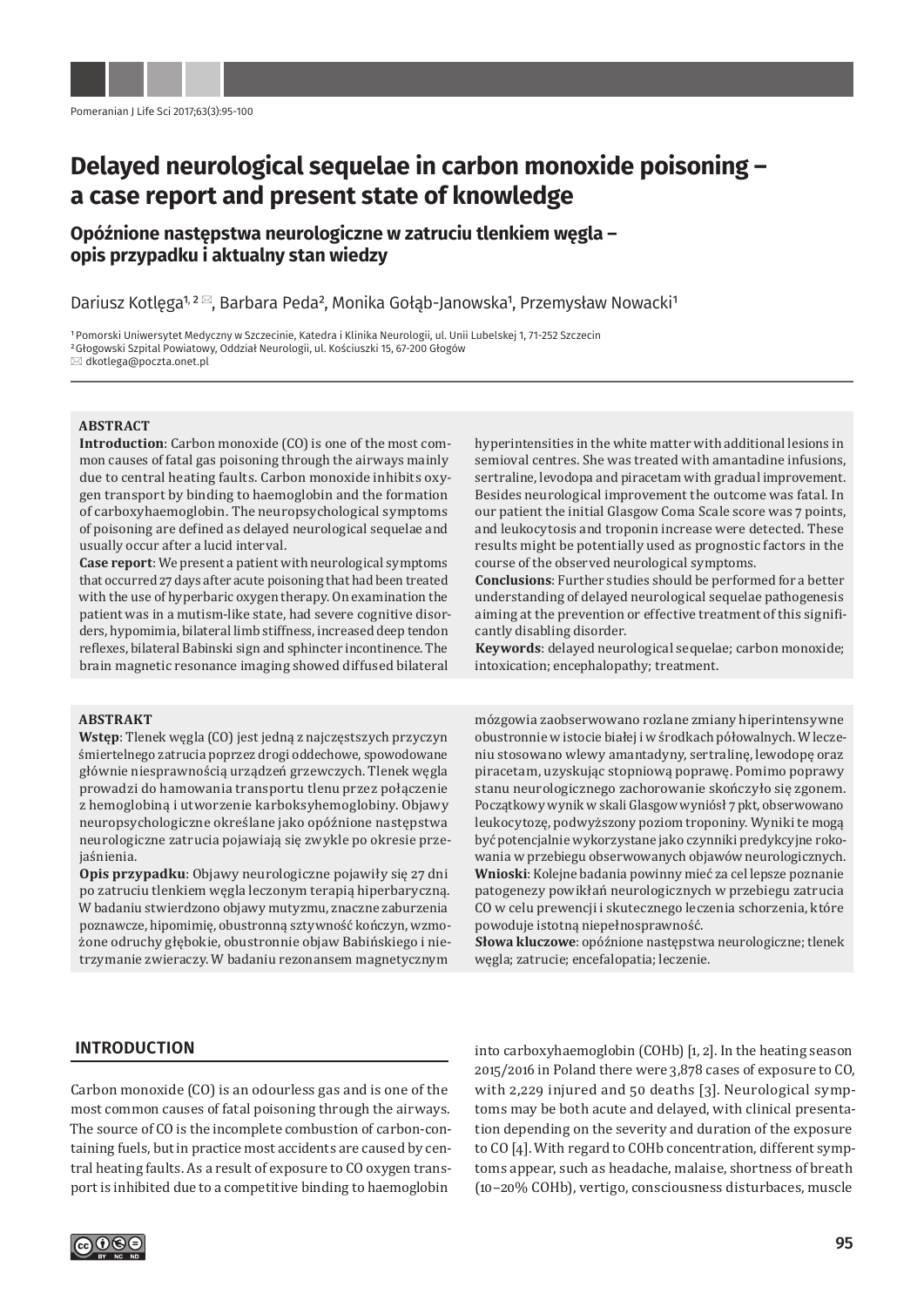weakness (20–30% COHb), and death within minutes (60–70% COHb)[5]. Of note is that the average level of COHb in healthy individuals is about 1%, 5% in pregnancy and haemolytic anaemias, and up to 15% in heavy smokers [2, 6].

Neuropsychological sequelae appear after recovery from acute poisoning and are present in 2.75% of poisoned patients. Onset is preceded by a lucid interval lasting from 2 days to 26 weeks [7, 8, 9]. The most common symptoms are the persistent akinetic state with mutism, seizures, disorders of consciousness, behaviour and personality changes, apathy, gait disturbances, incontinence, movement disorders, behavioural and cognitive impairment with possible improvement, progressive course, relapses or even death in about 13% of cases. There is also a decline in attention, visuospatial organization, executive system functions, cognitive processing speed, psychomotor abilities, and reaction time [10]. Classically, clinical symptoms are divided into two main categories: parkinsonism or akinetic-mutism. In addition to characteristic parkinsonian motor features (mask face, rigidity, short-stepped gait, tremor), symptoms such as dystonic posturing, agitation, apathy, hallucinations, or odd behaviours may also be present. Verbal responses are very slow, with varying degrees of impaired cognition or emotional liability. Akinetic-mute patients are profoundly apathetic and develop functional bowel and bladder incontinence, and pathologic laughter or crying. Common findings on examination may include frontal release signs (e.g. snout, glabellar) and corticospinal tract signs. Early on, cognitive symptoms are so profound that detailed testing is difficult to obtain [9, 11, 12]. Less common symptoms are supranuclear gaze palsy, peripheral neuropathy and choreoatetosis [13, 14].

The complex clinical symptomatology results from the main involvement within the white matter, which is an essential part of the human brain and consists of clusters of myelinated axons linking neurons in various brain regions. Myelin increases the speed of impulse conduction through the axons in the nervous system and can be regulated by impulse activity. White matter structure is dynamic and is implicated in cognitive development, learning skills, information-processing, and working memory. Myelin is involved in cognition, learning, development of skills and memory. Abnormalities in myelin genes and toxic changes in the integrity of white matter structure cause slowed and desynchronized impulse traffic between distant cortical regions and contribute to the disorders of cognitive ability, thinking, mood, hallucinations, and neurological and psychological dysfunction. Myelin damage can also lead to paralysis, sensory-motor dysfunction, mental retardation and death [15]. White matter hyperintensity volume has been described in association with episodic memory and executive function impairment. Changes in bilateral temporal-occipital and right parietal periventricular white matter are responsible for episodic memory disorders, whereas changes in bilateral inferior frontal white matter, bilateral temporal-occipital, right parietal periventricular white matter and the anterior limb of the capsule bilaterally are responsible for lower executive functions [16].

# **CASE REPORT**

#### **Patient description**

A 62-year-old female patient was admitted to the Neurology Department due to strange behaviour since the day before. These changes gradually increased during that day.

In the medical history there was carbon monoxide poisoning 28 days before the present admission with subsequent coma, intubation and oxygen hyperbaric treatment (COHb concentration before therapy was 24.8%). Other selected initial laboratory tests are presented in Table 1. After two courses of hyperbaric treatment the patient was awake with gradual improvement of consciousness. Another complication that occurred 2 days after the intoxication was myocardial infarct with decreased ejection fraction (35–40%) and heart relaxation. After 8 days of treatment in a cardiology department the patient was discharged in good general condition and without disturbances of consciousness.

On admission to the Neurology Department the patient had just slight contact disturbances with slight bradyphrenia and bradykinesia. Initial brain computed tomography (CT) was normal, and additional laboratory tests did not reveal any abnormalities. Two days after admission a sudden worsening of contact appeared. The patient was awake, in a mutism-like state, responding just using single words with a delay, obeying partially just single, simple commands. The patient had swallowing difficulties due to executional disturbances, which demanded a feeding tube insertion. At this time hypomimia appeared together with bilateral limb stiffness, increased deep tendon reflexes, bilateral Babinski sign and sphincter incontinence.

The neuropsychological assessment showed significant decline in the cognitive functions of the patient, memory impairment, anterograde amnesia, visuospatial functions impairment, adynamia, passivity, and aspontaneity. In this situation contact with the patient was difficult to obtain. She was not able to complete any of the standardized neuropsychological tests. The examination was based on clinical experiments and observation. The patient was characterized by a significant lack of verbal and motor spontaneity, psychomotor retardation, and lack of initiative. She was unable to perform her normal self-care activities or fulfil daily needs. External stimulation, prompts and commands could invigorate her to action temporarily, whereas lack of stimulation made her passive. Psychomotor impairment caused slowing down of thoughts, cognitive processing speed, reaction times, emotional reactions and speech. Spontaneous speech was abolished. Usually, there were no answers to open questions. Other answers were very short, usually one- or two-word answers with intact articulation and comprehension.

During the hospital stay the patient received drugs that affected the central nervous system, such as amantadine infusions in a daily dose of 400 mg for 10 days, sertraline, levodopa, and piracetam. During the 20-day hospitalization some improvement was observed. The patient responded to a greater extent, muscle tone decreased partially, and at the end of hospitalization she was able to stand with the assistance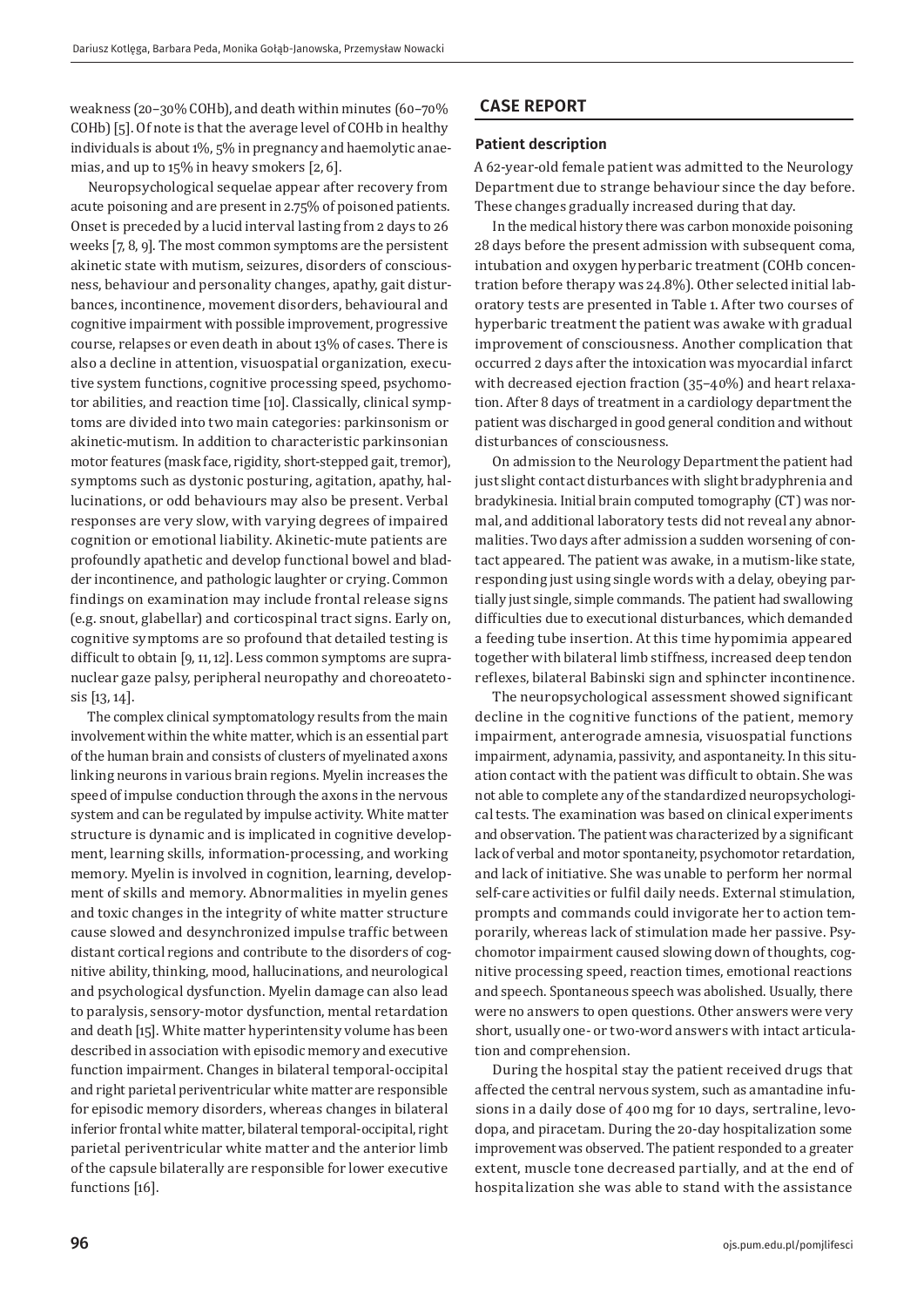of a physiotherapist, but no spontaneous gait activity was observed. Eighteen days after the termination of the hospital stay the patient died due to acute renal failure.

## **Additional tests results**

The results of laboratory tests performed at the onset are presented in Table 1.

| TABLE 1. Initial laboratory tests' results during an acute poisoning |  |
|----------------------------------------------------------------------|--|
|                                                                      |  |

| Parameter              | Value               |  |
|------------------------|---------------------|--|
| Leukocytes             | $13.18 \text{ G/L}$ |  |
| рH                     | 7.448               |  |
| Erythrocytes           | 4.18 $T/L$          |  |
| Hemoglobin             | 13.7 $g/dL$         |  |
| Platelets              | $263$ G/L           |  |
| Creatine kinase-MB     | $23.9$ U/L          |  |
| Creatine phosphokinase | 517 IU              |  |
| Glasgow Coma Scale     | 7 points            |  |
| C-reactive protein     | 11.13 $mg/L$        |  |
| Troponin T             | $0.062$ ng/mL       |  |
| Creatinine             | $0.86$ mg/dL        |  |
| Blood glucose          | $148$ mg/dL         |  |

A spinal tap was performed with normal cerebrospinal fluid analysis. In a further investigation electroencephalography – EEG (Fig. 1) and brain MRI (Fig. 2–4) were done. The brain magnetic resonance imaging –MRI showed a generalized increase in signal in the white matter in T2-weighted and

FLAIR scans with additional bilateral irregular hyperintense foci in the semioval centres with predominance on the right. No gadolinium enhancement was noticed.

The EEG showed irregular, high-amplitude record with alpha, beta and theta waves in the occipito-temporal and occipito-parietal areas. More evident bilateral theta waves were observed in frontal areas. No epileptiform discharges were noticed.

#### **DISCUSSION**

We present a case report showing the current state of knowledge regarding delayed neurological complications after CO poisoning. A patient underwent hyperbaric oxygen treatment the same day with significant clinical improvement, but the onsetto-treatment time was not precisely known, because the patient was found unconscious in the morning, having been seen for the last time the day before. The time-window within which hyperbaric oxygen is most effective has not yet been established. In one large retrospective study it was ineffective if started after 6 hours [17]. This type of treatment is nowadays a first-line treatment as hyperbaric oxygenation (HBO) therapy decreases COHb levels, restores tissue oxygenation, mitochondrial function and cellular energy metabolism, but even transient exposure to high concentrations of CO may cause brain injury acutely or within days to weeks. Hyperbaric oxygenation therapy is especially advised for patients with transient or prolonged episodes of loss of consciousness, abnormal neurological signs,



**FIGURE 1.** The electroencephalography record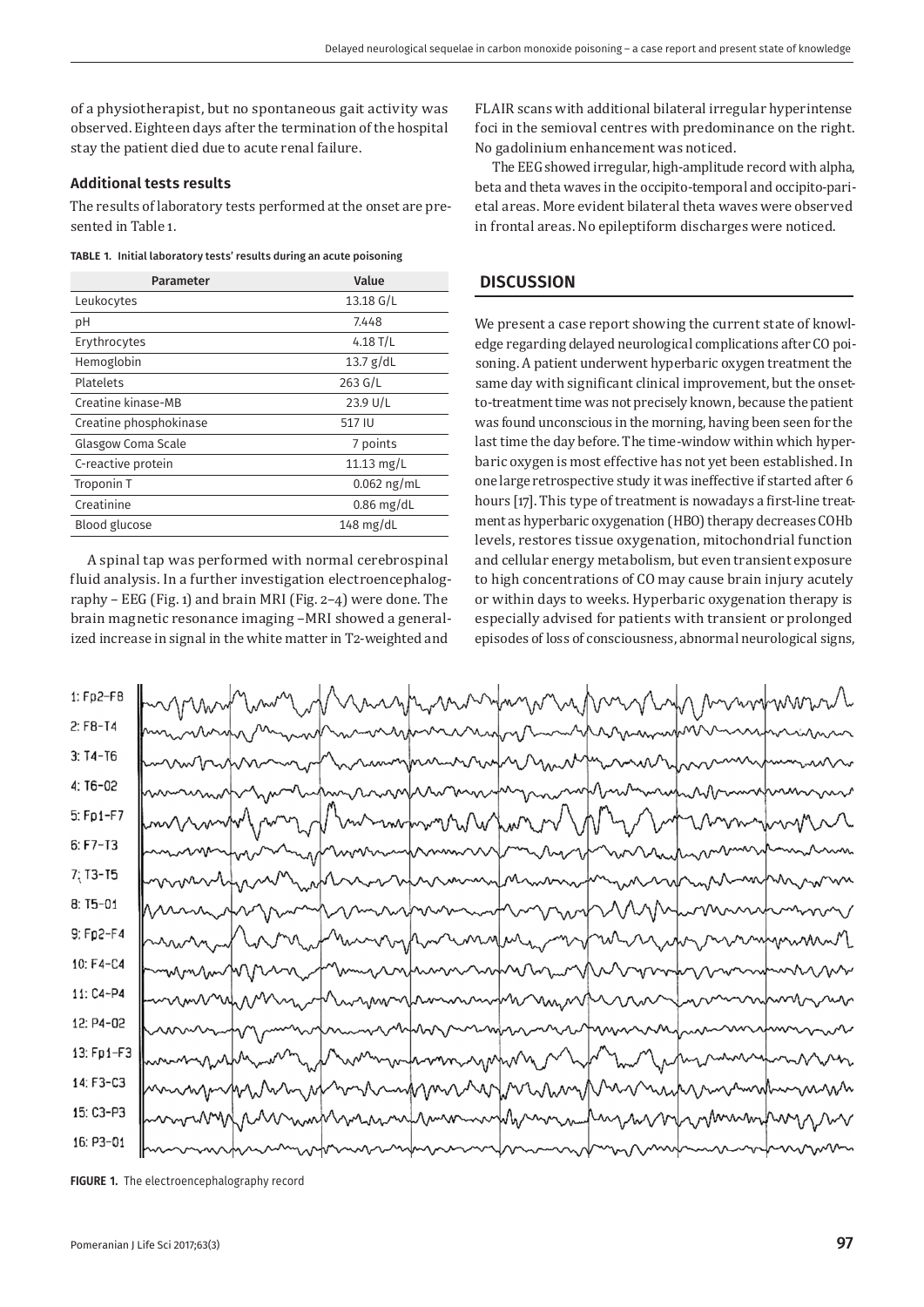



FIGURE 2. Brain magnetic resonance imaging presenting the hyperintense signal in the white matter bilaterally (FLAIR scan)

**FIGURE 3.** Brain magnetic resonance imaging presenting the hyperintensities in the semioval centres (FLAIR scan)

FIGURE 4. Brain magnetic resonance imaging presenting the hyperintense signal in the white matter (T2-weighted, sagittal scan)

cardiovascular dysfunction, severe acidosis, patients who are 36 years or older, pregnant women, when exposed for more than 24 hours, or those who have COHb levels of 25% or more [4].

Of note is the fact that the first analyses of HBO treatment in preventing neurological complications did not show significant efficacy, but further studies indicated such a possibility [18, 19]. According to the newest systematic review published in 2011, there were no available data to establish whether HBO treatment in CO-intoxicated patients reduces the incidence of neurological sequelae as there were limited numbers of high quality papers, as well as the methodological and statistical heterogeneity [20]. Moreover, HBO may also have potential neurological complications, such as hearing loss or seizures [21].

In our patient we found severe cognitive disability with bilateral pyramidal and extrapyramidal symptoms. The patient was staying in bed, because of the lack of spontaneous activity, but at the end of hospitalization she was able to stand with assistance. First symptoms of delayed neurological sequelae (DNS) appeared 27 days after the intoxication. Delayed neurological sequelae usually develop in patients with a mean age of 45.8–56.1 years. The lucid interval before appearance varies from 2 days to 26 weeks, but parkinsonism develops within 1 month after intoxication in the majority of patients. The most frequent symptoms are mental deterioration, urinary or faecal incontinence, gait disturbance and mutism. The most frequent signs are hypokinesia, masked face, glabella sign, grasp reflex, increased muscle tone, short-step gait, and retropulsion. Intentional tremor may occasionally be found, but resting tremor is not observed. There are no factors increasing the risk of DNS incidence except age and the severity of anoxia. There is no correlation between the neuroimaging findings and the development of parkinsonism. Previous associated diseases do not hasten the development of sequelae [7, 8, 9]. Possible prognostic factors for the development of DNS in patients with severe CO poisoning are serious disorders of consciousness or loss of consciousness at emergency admission, low Glasgow Coma Scale (GCS) score, head CT findings indicating hypoxic encephalopathy, haematology findings including high

troponin, creatine phosphokinase, creatine kinase-MB and lactate dehydrogenase levels, low Global Assessment Scale scores, and intubation requirement [22, 23]. Other factors that may be associated with increased risk of DNS development are: CO exposure duration >6 hours, GCS score <9, seizures, systolic blood pressure <90 mmHg and leukocytosis, but in the multivariate analysis the independent factors were only the GCS <9 (OR 7.15; CI 95%: 1.04–48.8) and leukocytosis (OR 3.31; CI 95%: 1.02–10.71) [24]. From the abovementioned factors we found in our patient only the GCS score <9 points, leukocytosis and troponin increase as the initial factors potentially affecting the risk of DNS development.

In an analysis of 36 patients followed up for 2 years, 27 (75%) recovered within 1 year. In a study of 16 patients with parkinsonism followed up for 1 year, 13 (81.3%) recovered spontaneously within 6 months [7, 8]. Other authors reported that about 60–75% of patients with DNS recover within a year and about 15% continue to suffer from dementia and Parkinsonism. Poor outcome was seen in patients who had cardiorespiratory arrest or evidence of persisting basal ganglia hypodensities on CT scan and MRI hyperintensities in pallidum or white matter [25, 26]. More advanced neuroimaging tests may be of importance in the assessment and risk stratification regarding DNS. The presence of a lactate peak was a predictor for a poor long-term outcome in proton magnetic resonance spectroscopy – (1)H-MRS [27]. Full clinical correlation with radiological findings regards the MRI and SPECT studies, without such utility of CT [28].

The laboratory tests of myelin basic protein (MBP) levels in the cerebrospinal fluid can serve as a sensitive predictor of both the development and outcomes of DNS [12]. We found bilateral hiperintesities in the white matter on MRI scans, which may suggest worse prognosis.

We treated our patient with drugs potentially influencing the cognitive, motoric functions and affect (amantadine infusions, sertraline, levodopa, piracetam) with some improvement. In other observations drugs such as levodopa and anticholinergics were not effective [8]. There are initial reports of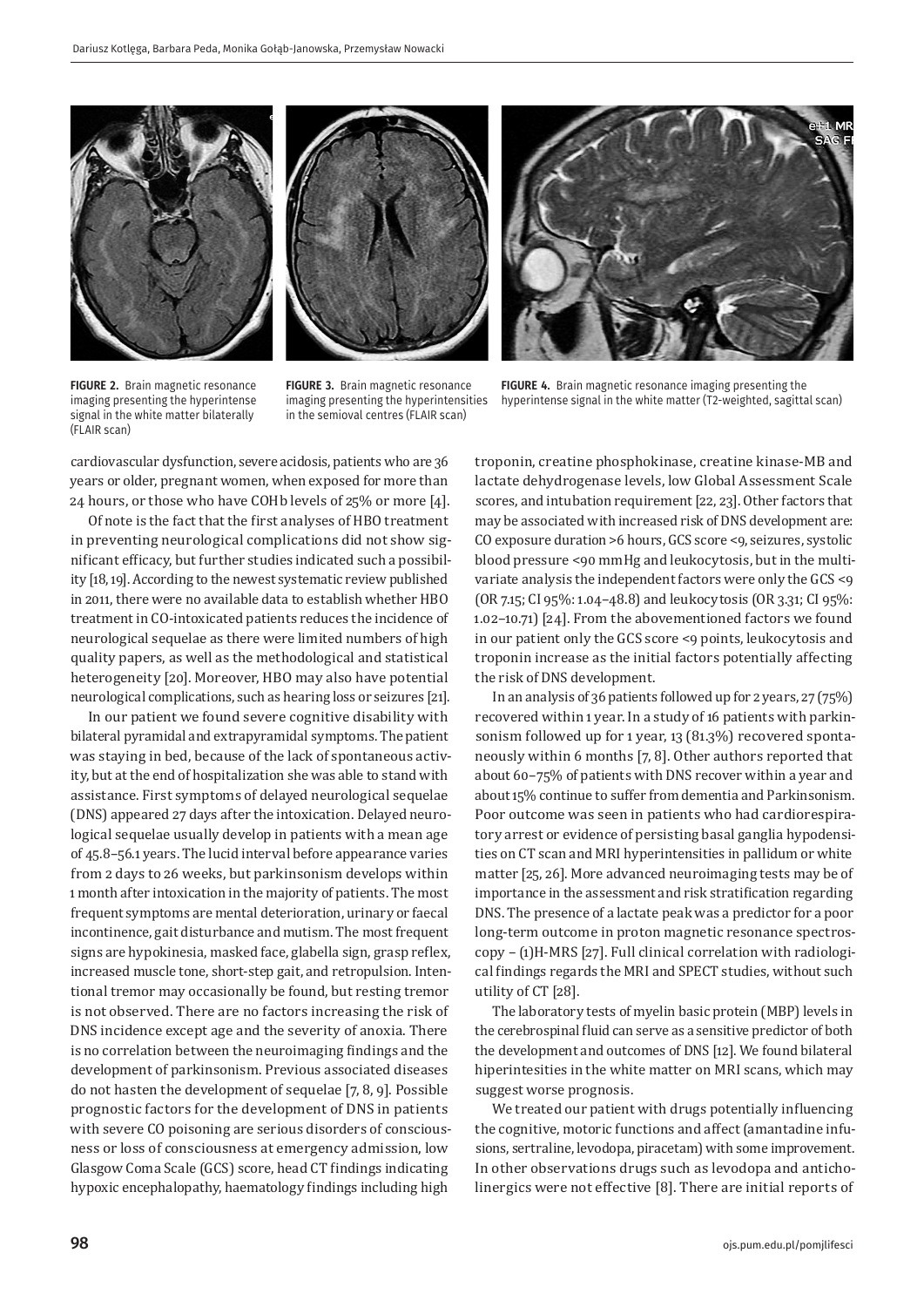bromocriptine alone or with levodopa to produce some beneficial effect [29]. There are opinions that stimulants, amantadine or levodopa, may be considered for lasting cognitive or parkinsonian symptoms [9]. Other authors found that early administration of erythropoietin improved neurological outcomes and reduced the incidence of DNS [30].

Another study demonstrated a neuroprotective strategy using the protocol for severe traumatic brain injury [31]. Early dexamethasone treatment may be useful for preventing DNS and may reduce serum MBP levels [32]. Potentially beneficial treatment methods may also be hypothermia and antioxidants such as N-acetylcysteine [33]. We suggest that these, as well as immunomodulating substances such as statins, be studied due to their pleiotropic properties [34].

In the presented case the EEG record was abnormal, which is consistent with other data indicating slowing in the EEG in 57% of patients with neurological symptoms [4].

In our patient there were hyperintense, diffused lesions of white matter with additional hyperintensities in semioval centres. There are similar descriptions of neuroimaging tests in other reports, such as bilateral white matter changes suggestive of demyelination with hypoperfusion in frontal regions detected in a 99mTc-ECD SPECT study. The MRI descriptions are as follows: globus pallidus lesions with periventricular deep white matter T2 signal, patchy areas of non-enhancing T1 isointense to mildly hyperintense, T2 and flair hyperintense signal changes over bilateral frontal and occipital subcortical, deep white matter and bilateral cerebral peduncles [22, 25].

Carbon monoxide intoxication causes damage in various areas of the cerebral white matter, but the semioval centre has been believed to be the main region responsible for neuropsychiatric symptoms [35]. Research using diffusion tensor imaging scans of MRI at different phases after CO poisoning has shown that fractional anisotropy changes in the semioval centre occur simultaneously with cognitive impairment or neurological symptoms. Two weeks after CO poisoning, in the subacute phase, patients with chronic symptoms had demyelinated white matter fibres in the semioval centres [36]. White matter in the semioval centre is the principal component of the frontal-subcortical pathway. White matter lesions, in particular of frontal-subcortical circuits, can lead to cognitive decline, and affect executive functions and working memory [37].

Acute CO poisoning causes damage to brain areas with great susceptibility to hypoxic injury, including the second and third cortical layers, watershed areas within the white matter, the basal ganglia, and the Purkinje cells of the cerebellum. The nature and distribution of brain lesions depend on the acuteness, severity, and the duration of exposure to CO. The neurological complications may be mediated by inflammatory and immune responses. There are different pathological effects and pathophysiological processes involved in the development of DNS after CO intoxication: injury of neurons of cortical layers III and V, decreased volume of the hippocampus, globus pallidus injury, Grinberg type demyelination of the white matter, loss of Purkinje cells in the cerebellum, oedematous necrosis, apoptosis, interruption of cellular respiration, and decreased

glucose metabolism. The pathophysiological effects include increase in lactic acid, production of reactive oxygen species, over-reactivity of neuronal nitric oxide synthase, which produces nitrous oxygen, endothelial peroxynitrate deposition, decreased dopamine turnover in caudate nucleus, activation of the inflammatory cascade, peroxidation product malonlylaldehyde alters the ionic charge and configuration of myelin basic protein, inducing change in its antigenic nature, increased intracellular iron deposition, increased nitric oxide levels, P450 inhibition, increase of cytosol heme concentration, activation of genes mediating apoptosis, lipid peroxidation with degradation of unsaturated fatty acids leading to demyelination of CNS lipids and damage to myelin and axons [4, 38].

#### **CONCLUSIONS**

We presented the case of a patient with characteristic clinical findings as a result of CO poisoning. The symptoms of acute intoxication and the management in such cases is common knowledge, but the delayed neurological complications may still be misleading for clinicians, and are not fully known. Delayed neurological sequelae need further analyses, including histological processes aimed at the prevention or effective treatment of a disorder that is life-threatening and is characterized by significant psychomotor disability.

### **REFERENCES**

- 1. Nieścior M, Jackowska T. Zatrucie tlenkiem węgla. Carbon monoxide intoxication. Post Nauk Med 2013;7:519-22.
- 2. Blumenthal I. Carbon monoxide poisoning. J R Soc Med 2001;94(6):270-2.
- 3. Statystyka interwencji straży pożarnej związanych z tlenkiem węgla. Komenda Główna Państwowej Straży Pożarnej. http://www.straz.gov. pl/porady/Sezon\_grzewczy\_2015\_2016 (28.05.2016).
- 4. Betterman K, Patel S. Neurologic complications of carbon monoxide intoxication. Handb Clin Neurol 2014;120:971-9. doi: 10.1016/B978-0- 7020-4087-0.00064-4.
- 5. Potocka-Banaś B, Borowiak K, Janus T, Majdanik S. Lawsuit experiment as an important element in expert's work. Ann Acad Med Stetin 2007;53 Suppl. 2:129–31.
- 6. Raub JA, Mathieu-Nolf M, Hampson NB, Thom SR. Carbon monoxide poisoning – a public health perspective. Toxicology 2000;145(1):1-14.
- 7. Choi IS. Delayed neurologic sequelae in carbon monoxide intoxication. Arch Neurol 1983;40(7):433-5.
- 8. Choi IS. Parkinsonism after carbon monoxide poisoning. Eur Neurol 2002;48(1):30-3.
- 9. Shprecher D, Mehta L. The syndrome of delayed post-hypoxic leukoencephalopathy. NeuroRehabilitation 2010;26(1):65-72.
- 10. Devine SA, Kirkley SM, Palumbo CL, White RF. MRI and neuropsychological correlates of carbon monoxide exposure: a case report. Environ Health Perspect 2002;110(10):1051-5.
- 11. Lee MS, Marsden CD. Neurological sequelae following carbon monoxide poisoning clinical course and outcome according to the clinical types and brain computed tomography scan findings. Mov Disord 1994;9(5):550-8. doi: 10.1002/mds.870090508.
- 12. Kuroda H, Fujihara K, Kushimoto S, Aoki M. Novel clinical grading of delayed neurologic sequelae after carbon monoxide poisoning and factors associated with outcome. Neurotoxicology 2015;48:35-43. doi: 10.1016/j. neuro.2015.03.002.
- 13. Schwartz A, Hennerici M, Wegener OH. Delayed choreoathetosis following acute carbon monoxide poisoning. Neurology 1985;35(1):98-9.